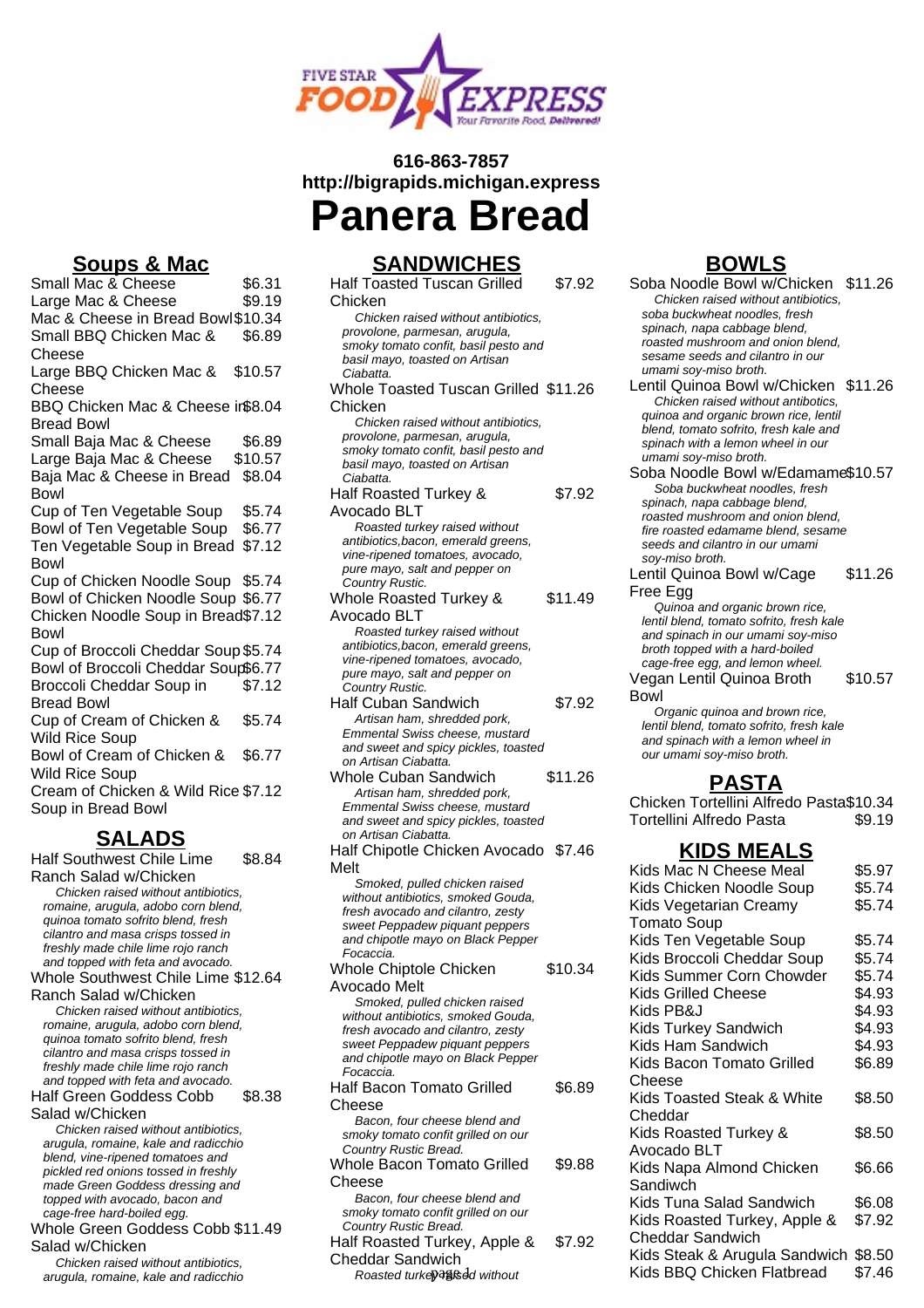blend, vine-ripened tomatoes and pickled red onions tossed in freshly made Green Goddess dressing and topped with avocado, bacon and cage-free hard-boiled egg. Half Spicy Thai Salad w/Chicken \$7.92 Chicken raised without antibiotics, romaine, roasted cashew pieces, fire-roasted edamame, red pepper and carrot blend, cilantro and wonton strips tossed with low-fat Thai chili vinaigrette and drizzled with peanut sauce. Whole Spicy Thai Salad w/Chicken \$11.03 Chicken raised without antibiotics, romaine, roasted cashew pieces, fire-roasted edamame, red pepper and carrot blend, cilantro and wonton strips tossed with low-fat Thai chili vinaigrette and drizzled with peanut sauce. Half Fuji Apple Salad w/Chicken \$7.92 Chicken raised without antibiotics, arugula, romaine, kale and radicchio blend, vine-ripened tomatoes, red onions, toasted pecan pieces, Gorgonzola and apple chips tossed with sweet white balsamic vinaigrette. Whole Fuji Apple Salad w/Chicken \$11.03 Chicken raised without antibiotics, arugula, romaine, kale and radicchio blend, vine-ripened tomatoes, red onions, toasted pecan pieces, Gorgonzola and apple chips tossed with sweet white balsamic vinaigrette. Half Modern Greem Salad w/Quinoa \$7.46 Romaine, kale, quinoa tomato sofrito blend, diced cucumbers and kalamata olives tossed with Greek dressing and topped with feta and toasted almonds. Whole Modern Greek Salad w/Quinoa \$9.88 Romaine, kale, quinoa tomato sofrito blend, diced cucumbers and kalamata olives tossed with Greek dressing and topped with feta and toasted almonds. Half Asian Salad w/Chicken \$7.46 All-natural, antibiotic-free chicken, romaine lettuce, fresh cilantro, sliced almonds, sesame seeds, crispy wonton strips & our reduced-sugar Asian sesame vinaigrette. Whole Asian Salad w/Chicken \$9.88 All-natural, antibiotic-free chicken, romaine lettuce, fresh cilantro, sliced almonds, sesame seeds, crispy wonton strips & our reduced-sugar Asian sesame vinaigrette. Half Caesar Salad w/Chicken \$7.46 Chicken raised without antibiotics, romaine, parmesan and homemade black pepper focaccia croutons tossed with Caesar dressing. Whole Caesar Salad w/Chicker\$9.88 Chicken raised without antibiotics, romaine, parmesan and homemade black pepper focaccia croutons tossed with Caesar dressing. Half Caesar Salad \$5.74 Romaine, parmesan and homemade black pepper focaccia croutons tossed with Caesar dressing. Whole Caesar Salad \$7.69 Romaine, parmesan and homemade black pepper focaccia croutons tossed with Caesar

dressing.

arugula and mustard horseradish sauce on Cranberry Walnut Bread. Whole Roasted Turkey, Apple \$11.26 & Cheddar Sandwich Roasted turkey raised without antibiotics, Vermont white cheddar, fresh apple and cabbage slaw, arugula and mustard horseradish sauce on Cranberry Walnut Bread. Half Bacon Turkey Bravo Sandwich \$6.89 Oven-roasted turkey breast, applewood-smoked bacon, smoked Gouda, emerald greens, vine-ripened tomatoes and signature sauce with salt and pepper on thin-sliced Tomato Basil. Whole Bacon Turkey Bravo Sandwich \$9.88 Oven-roasted turkey breast, applewood-smoked bacon, smoked Gouda, emerald greens, vine-ripened tomatoes and signature sauce with salt and pepper on thin-sliced Tomato Basil. Half Toasted Steak & White Cheddar Sandwich \$8.50 Grass fed beef, Vermont white cheddar, pickled red onions and horseradish sauce on Artisan **Ciabatta** Whole Toasted Steak & White \$11.49 Cheddar Sandwich Grass fed beef, Vermont white cheddar, pickled red onions and horseradish sauce on Artisan Ciabatta. Half Steak & Arugula Sandwich \$8.50 Grass-fed seared steak, arugula, vine-ripened tomatoes, pickled onions, garlic and herb cream cheese spread, mustard horseradish sauce, salt and pepper on Sourdough. Whole Steak & Arugula Sandwich \$11.49 Grass-fed seared steak, arugula, vine-ripened tomatoes, pickled onions, garlic and herb cream cheese spread, mustard horseradish sauce, salt and pepper on Sourdough. Half Modern Caprese Sandwich \$7.92 Basil-white bean puree, sliced mozzarella, parmesan, arugula, smoked tomato confit, fresh basil, balsamic glaze, salt and pepper, toasted on Black Pepper Focaccia. Whole Modern Caprese Sandwich \$11.26 Basil-white bean puree, sliced mozzarella, parmesan, arugula, smoked tomato confit, fresh basil, balsamic glaze, salt and pepper, toasted on Black Pepper Focaccia. Half Toasted Frontega Chicken \$6.89 **Sandwich** Smoked, pulled chicken raised without antibiotics, mozzarella, vine-ripened tomatoes, red onions, chopped basil and chipotle mayo all grilled on Focaccia. Whole Toasted Frontega Chicken Sandwich \$9.88 Smoked, pulled chicken raised without antibiotics, mozzarella, vine-ripened tomatoes, red onions, chopped basil and chipotle mayo all grilled on Focaccia. Half Napa Almond Chicken Salad Sandwich \$6.66 Chicken raised without antibiotics, diced celery, seedless grapes, almonds and oupagecial dressing

antibiotics, Vermont white cheddar, fresh apple and cabbage slaw,

## **COOKIES & BROWNIES**

| Kitchen Sink Cookie             | \$4.59 |
|---------------------------------|--------|
| Homestyle Chocolate Chunk       | \$3.90 |
| Cookie                          |        |
| Campfire S'mores Bar            | \$2.98 |
| <b>Chocolate Chipper Cookie</b> | \$2.63 |
| Cocoa & Creme Cookie            | \$2.01 |
| <b>Candy Cookie</b>             | \$2.63 |
| <b>Oatmeal Raisin Cookie</b>    | \$2.63 |
| Lemon Drop Cookie               | \$2.63 |
| <b>Brownie</b>                  | \$3.21 |

## **DRINKS**

| <b>Bottled Water</b>                | \$2.29 |
|-------------------------------------|--------|
| Fiji Bottled Water                  | \$2.63 |
| San Pellergrino Water               | \$2.86 |
| San Pellergrino Orange-Can          | \$2.86 |
| Spindrift Raspberry Lime            | \$2.86 |
| Seltzer                             |        |
| Spindrift Sparkling Mango           | \$2.86 |
| Orange                              |        |
| Spindrift Lemon Seltzer             | \$2.86 |
| <b>Bottled Passion Fruit Papaya</b> | \$3.09 |
| Green Tea                           |        |
| <b>Bottled Panera Lemonade</b>      | \$2.86 |
| Panera Orange Juice                 | \$2.86 |
| Organic Apple Juice                 | \$2.06 |

## **TAKE OUT ADDITIONS**

Please Include Silverware Please Include Napkins